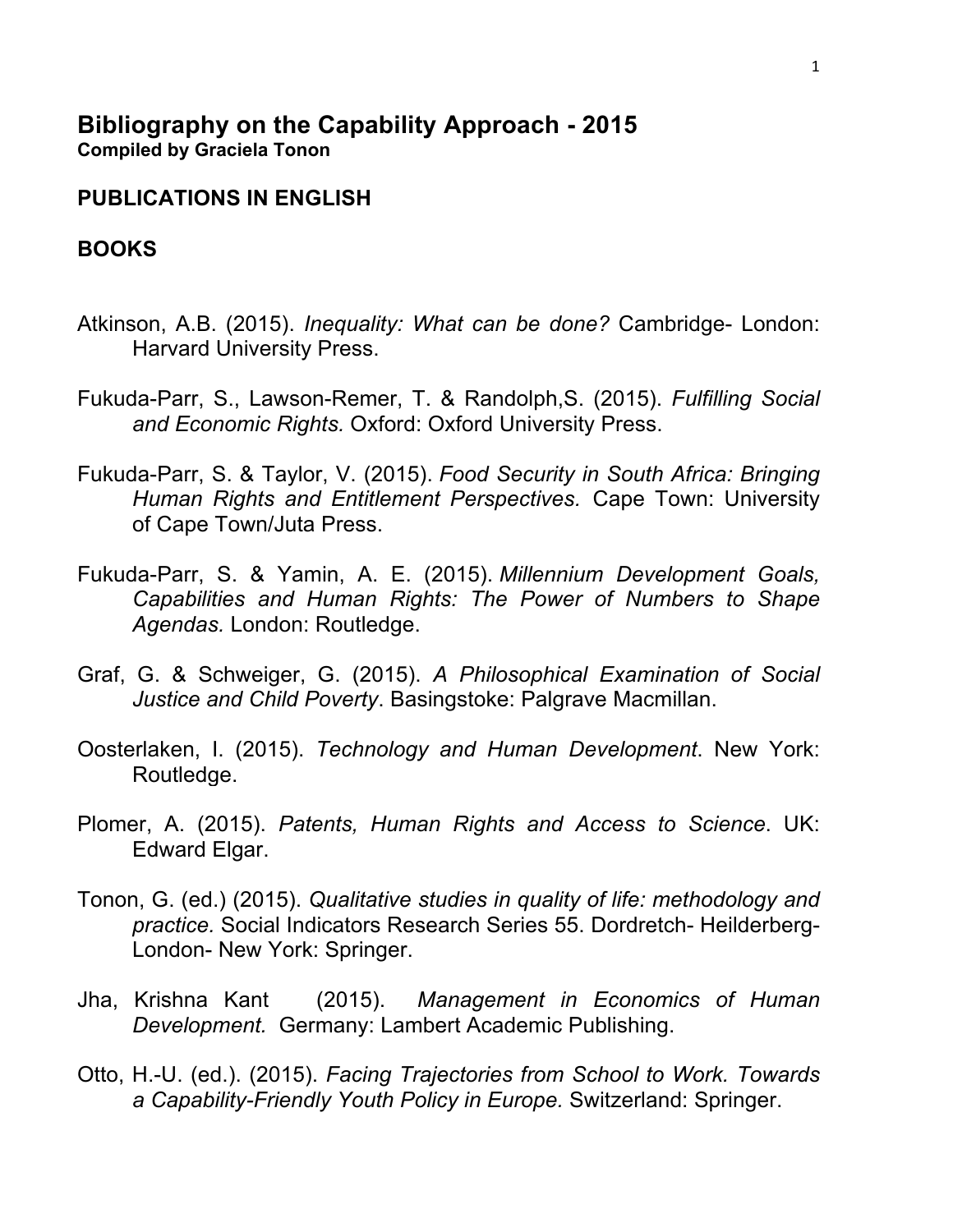### **BOOK CHAPTERS**

- Dawson, N. (2015). Bringing context to poverty in rural Rwanda: Added value and challenges of mixed method approaches. In K. Roelen & L. Camfield (Eds.), *Mixed Methods Research in Poverty and Vulnerability: Sharing Ideas and Learning Lessons*. London: Palgrave Macmillan.
- Drydyk, J. (2015). Empowerment, Agency, and Power. In E. Palmer (Ed.), *Gender Justice and Development: Vulnerability and Empowerment,* vol. II. (pp. 5-18). New York: Routledge.
- Frediani, A. A. (2015). Space and capabilities: approaching informal settlement upgrading through a capability perspective. In C. Lemanski & C. Marx, *The City in Urban Poverty*. London: Pelgrave.
- Gasper, D., Van der Maesen, L., Truong, T.-D & Walker, A. (2008). Human Security and Social Quality: Contrasts and Complementarities. In A. K. Giri (ed.), *New Horizons of Human Development* (pp. 229-256). Delhi: Studera Press.
- Kamidohzono, S. G., Gomez, O. & Mine, Y. (2015). Embracing Human Security: New Directions of Japan's ODA for the 21st Century. In H. Kato, J. Page & Y. Shimomura, *Japan and the Developing World: Sixty Years of Japan's Foreign Aid and the Post-2015 Agenda*. New York: Palgrave Macmillan.
- Rout, B. (2015). Determinants of Students dropout in Indian Higher Education. In R. Ramdas (Ed.), *Democracy, Governance and Tribes in the Age of Globalized India – Reality & Rhetoric*. New Delhi: Gyan Publishing.
- Tao, S. (2015). Corporal punishment, capabilities and well-being: Tanzanian primary school teachers' perspectives. In J. Parkes (Ed.), *Gender Violence and Violations: The Educational Challenge in Poverty Contexts*. London: Routledge.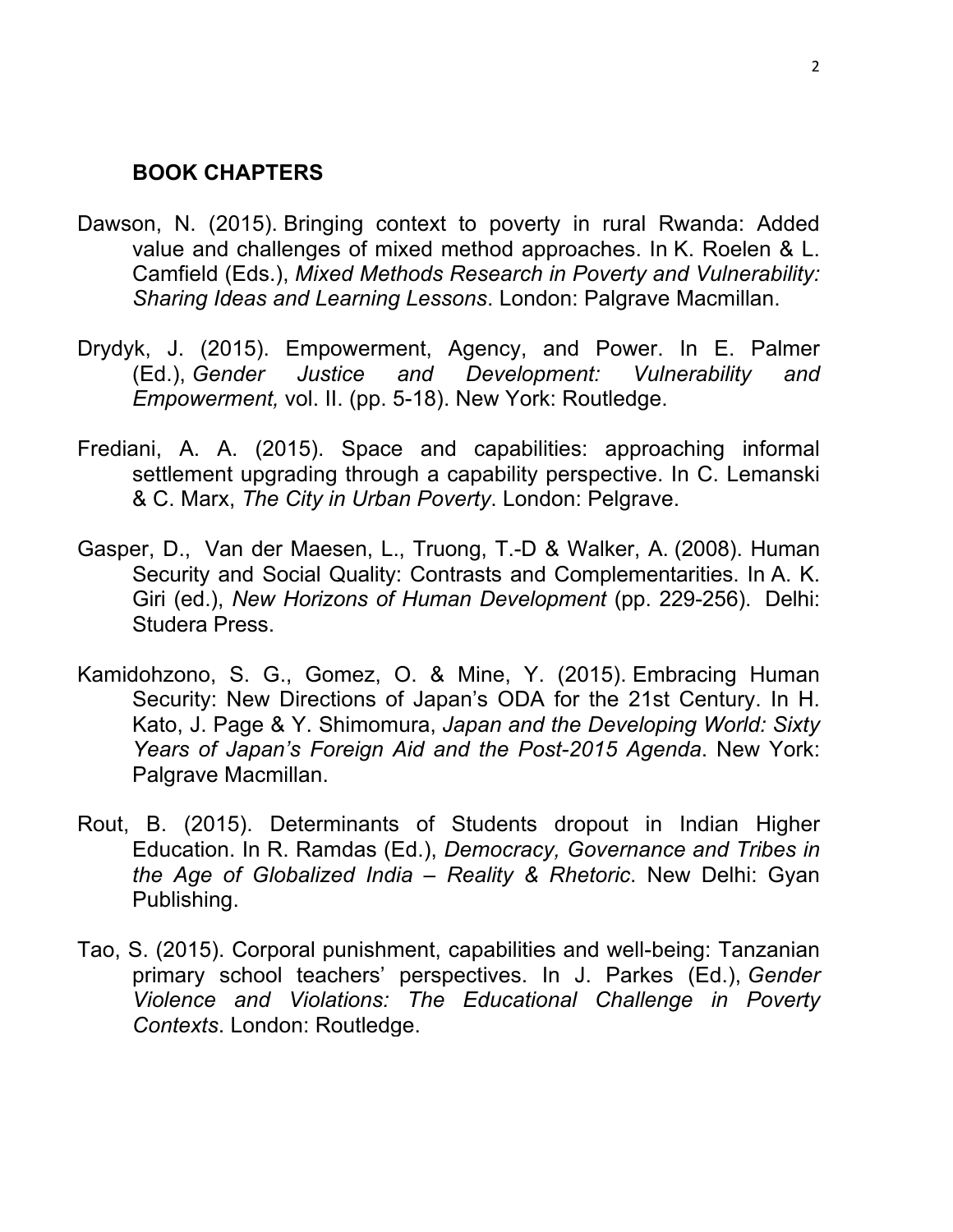#### **ARTICLES**

- Addabbo, T., Sarti, E. & Sciulli, D. (2015). Disability and life satisfaction in Italy. Forthcoming in Applied Research in Quality of Life. http://link.springer.com/article/10.1007/s11482-015-9412-0
- Addabbo, T., Sarti, E., & Sciulli, D. (2015). Healthy life, social interaction and disability. *Quality and Quantity.* Dordrecht: Springer. http://link.springer.com/article/10.1007/s11135-015-0279-9
- Austin, A. (2015). On Well-Being and Public Policy: Are We Capable of Questioning the Hegemony of Happiness? *Social Indicators Research*, 1-16.
- Boni, A., & Calabuig, C. (2015). Education for global citizenship at universities. Potentialities of formal and informal learning spaces to foster cosmopolitanism. *Journal of Studies in International Education.*
- Boni, A., & Calabuig, C. (2015). Enhancing pro-public-good professionalism in technical studies. *The International Journal of Higher Education Research.*
- Boni, A., Sastre, J. J. & Calabuig, C. (2015). Educating engineers for the public good through internships in developing countries: An exploration based on a case study at the Universitat Politècnica de València (Spain). *Science and Engineering Ethics.*
- Davis, J. (2015). Agency and the process aspect of capability development: Individual capabilities, collective capabilities, and collective intentions. *Filosofía de la Economía*, 4, 5-24.
- Dawson, N., & Martin, A. (2015). Assessing the contribution of ecosystem services to human wellbeing: A disaggregated study in western Rwanda. *Ecological Economics,* 117, 62-72.
- Dawson, N., Martin, A., & Sikor, T. (2015). Green Revolution in Sub-Saharan Africa: Implications of Imposed Innovation for the Wellbeing of Rural Smallholders. *World Development*, *78*, 204-218.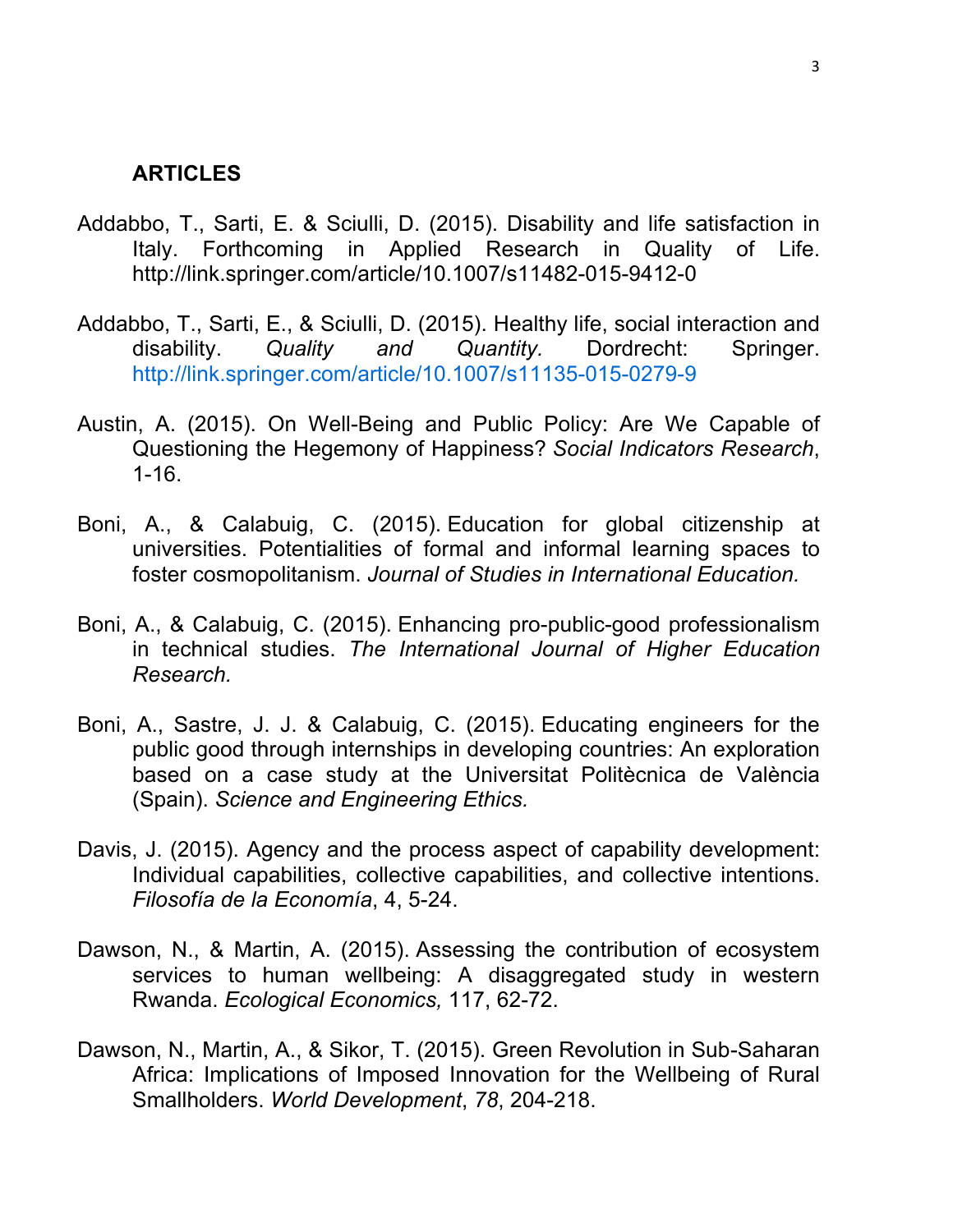- De Munck, J., & Zimmermann, B. (2015). Evaluation as practical judgement. *Human Studies*, 38 (1), 113-135.
- Fernández-Baldor, A., Lillo, P., & Boni, A. (2015). Gender, Energy, and Inequalities: A Capabilities Approach. Analysis of Renewable Electrification Projects in Peru. In S. Hostettler, A. Gadgil & E. Hazboun (Eds.), *Energy in the Global South Essential Technologies and Implementation Approaches* (pp. 193-204). Springer.
- Fibieger Byskov, M. (2015). Democracy, Philosophy, and the Selection of Capabilities. *Journal of Human Development and Capabilities*, 1-16. http://www.tandfonline.com/doi/abs/10.1080/19452829.2015.1091809.
- Gasper, D. (2015). The Human and the Social a comparison of the discourses of Human Development, Human Security and Social Quality. In K. Lin & P. Herrmann (Eds.), *Social Quality Theory - a new perspective on social development.* New York-Oxford: Berghahn Books.
- Gasper, D., & Gomez, O. A. (2015). Human Security Thinking in Practice "Personal Security", "Citizen Security", Comprehensive Mappings. *Contemporary Politics,* 21(1), 100-116. http://www.tandfonline.com/doi/abs/10.1080/13569775.2014.993906?j ournalCode=ccpo20#.VpydSpqGPtQ
- Gilabert, P. (2015). Human Rights, Human Dignity, and Power. In R. Cruft, M. Liao & M. Renzo (Eds.), *Philosophical Foundations of Human Rights* (pp. 196-213). Oxford: Oxford University Press. http://philpapers.org/rec/GILHRH
- Gilabert, P. (2015). The Socialist Principle 'From Each According To Their Abilities, To Each According To Their Needs'. *Journal of Social Philosophy,* 46, 2, 197-225. http://philpapers.org/rec/GILTSP
- Gomez, O. A. (2015). Alternative views of security in Latin America: Towards a global contribution to human security [original in Spanish]. *Regions and Cohesion,* 5(1), 26-53. http://berghahn.publisher.ingentaconnect.com/content/berghahn/reco/2 015/00000005/00000001/art00002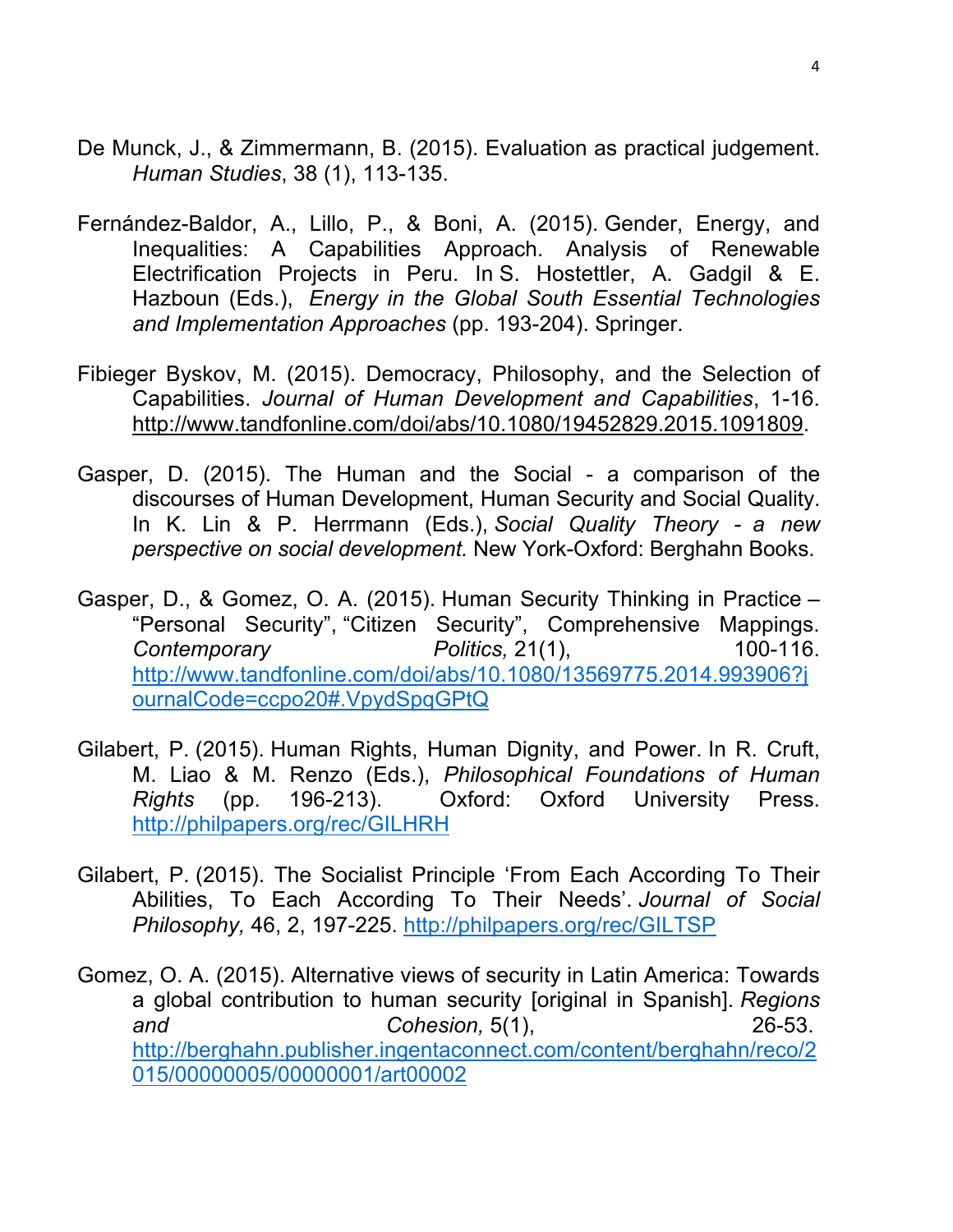- Gomez, O. A., Gasper, D., & Mine, Y. (2015). Moving development and security narratives a step further: Human security in the Human Development Reports. *The Journal of Development Studies*, 52(1).
- Greco, G., Skordis-Worrall, J., Mkandawire, B., & Mills, A. (2015). What is a good life? Selecting capabilities to assess women's quality of life in rural Malawi. *Social Science & Medicine,* 130, 69-78.
- Hueso, A., Boni, A., & Belda, S. (2015). Perspectives and policies on disadvantaged youth in Spain: an analysis using the capability approach. *Revista Española de Investigaciones Sociológicas,* 152*,* 47- 64.
- Kjeldsen, C. C. (2015). For reasons other than ´What's in it for me?´ Volunteering as citizens´ interests: A perspective from the Capability Approach . In, *Voluntary Work And Youth Unemployment - Contributions from the Conference on VERSO* (pp. 65-98). København: Department of Education, Aarhus University.
	- Leßmann, O. (2015). Lebenslage, Capability Set, Teilhabe-Spielraum bei neuen Konzeptionen von Ungleichheit. In H. Romahn, D. Rehfeld (Eds.), *Lebenslagen – Beiträge zur Gesellschaftspolitik* (pp. 89-103). Marburg: Metropolis-Verlag.
- Leßmann, O., & Masson, T. (2015). Sustainable Consumption in Capability Perspective: Operationalization and Empirical Illustration. *Journal of Behavioural and Experimental Economics,* 57, 64-72.
- Lillo, P., Ferrer-Martí, L., Boni, A., & Fernandez-Baldor, A. (2015). Assessing management models for off-grid renewable energy electrification projects using the Human Development approach: case study in Peru. *Energy for Sustainable Development, 25, 17-26.*
- Madhok, B. (2015). A praxis-based global ethical discourse on development and women. *Development in Practice*, 25 (1), 113-123.
- Mänttäri-van der Kuip, M. (2015). Work-related well-being among Finnish frontline social workers in an age of austerity. Jyväskylä studies in education, psychology and social research. Jyväskylä: University of Jyväskylä.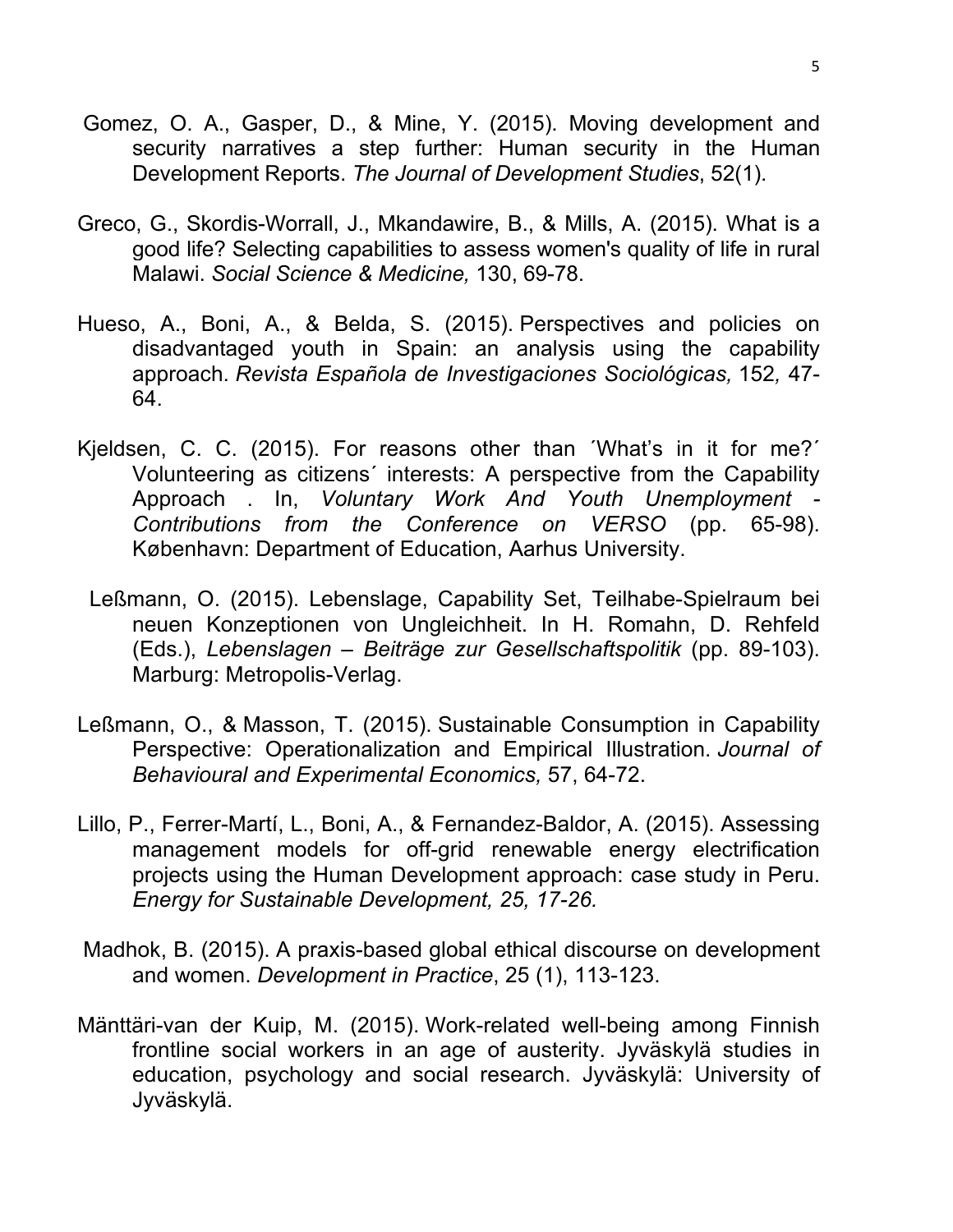https://jyx.jyu.fi/dspace/bitstream/handle/123456789/45924/978-951- 39-6191-6\_vaitos29052015.pdf?sequence=1

- Martins, N. (2015). Inequality, Sustainability and Piketty's Capital. *Ecological Economics*, 118, 287-291.
- Martins, N. (2015). Interpreting the Capitalist Order Before and After the Marginalist Revolution. *Cambridge Journal of Economics,* 39(4), 1109- 1127.
- Martins, N. (2015). Veblen, Sen, and the Formalization of Evolutionary Theory. *Journal of Economic Issues*, 49(4), 1-20.
- Mathai, M. V., & Kartikasari, K. (2015). Institutional Framework for Low-Carbon Urban Infrastructure Investment: Some Evidence and Lessons from DKI Jakarta, Indonesia. *Journal of Comparative Asian Development,* 2, 14, 319-349.
- Mauro, V., Biggeri, M., & Grilli, L. (2015). Does Community-Based Rehabilitation Enhance the Multidimensional Well-Being of Deprived Persons With Disabilities? A Multilevel Impact Evaluation. *World Development,* 76, 190-202.
- Pelenc, J., & Ballet, J. (2015). Strong sustainability, critical natural capital and the capability approach. *Ecological economics*, *112*, 36-44.
- Pelenc, J., Bazile, D., & Ceruti, C. (2015). Collective capability and collective agency for sustainability: A case study. *Ecological economics*, *118*, 226-239.
- Peppin Vaughan, R., & Crow, F. (2015). 'The Capability Approach and Social Justice in Education'. In C. McLaughlin (ed.), *The Connected School: a design for well-being* (pp. 33-42). London: National Children's Bureau / Pearson.
- Ruger J. P. (2015). Ethics of Development Assistance for Health. *Hastings Center Report*, 45(3), 23-26.
- Ruger J. P. (2015). Good Medical Ethics, Justice and Provincial Globalism. *Journal of Medical Ethics*, 41, 103-106.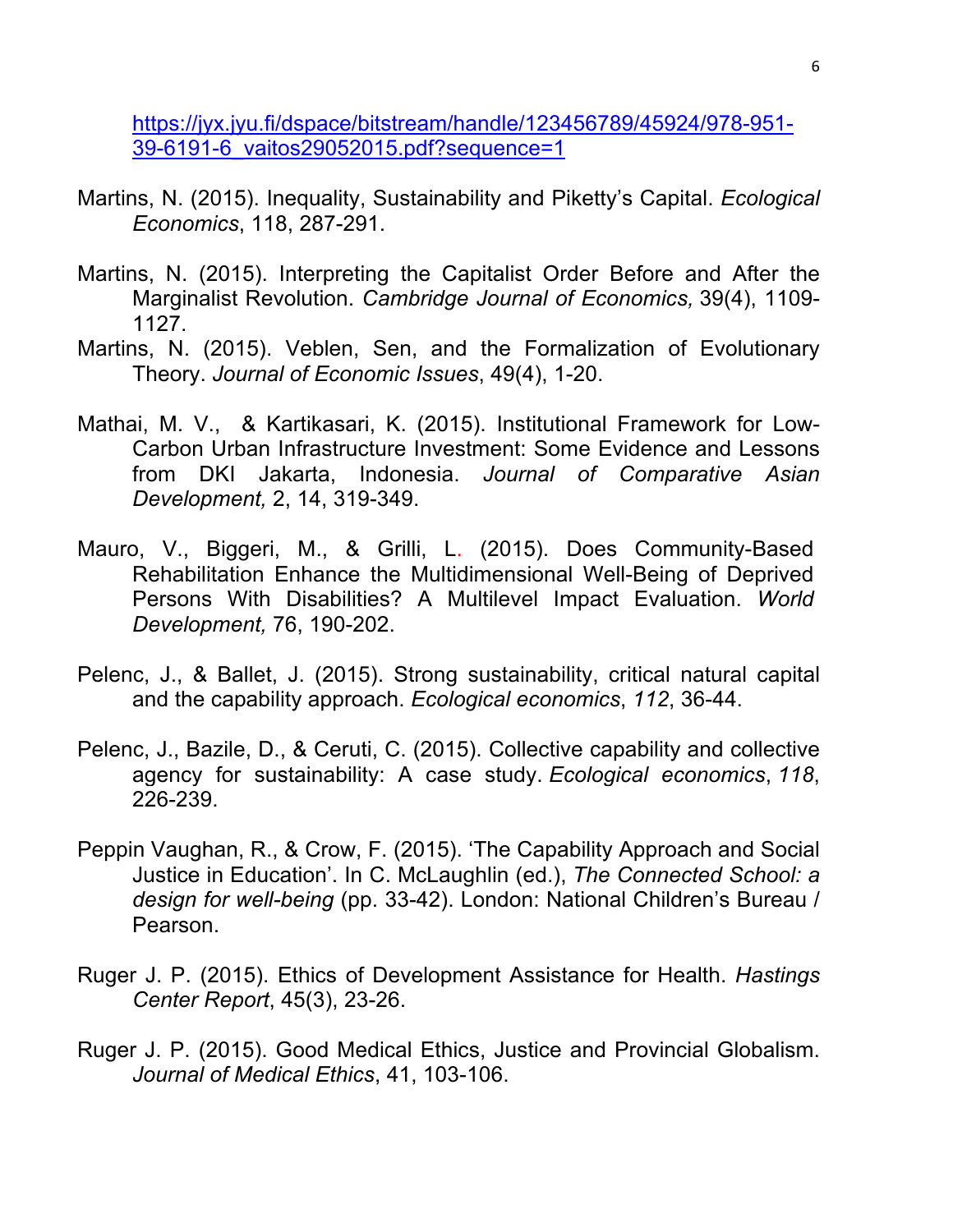Ruger J. P. (2015). Governing for the Common Good. *Health Care Analysis*.

- Staveren, I. van. (2015). Capabilities and Wellbeing. In W. Dolfsma & J.B. Davis (Eds.), *The Elgar Companion to Social Economics - Second Edition* (pp. 165-179). Cheltenham: Edward Elgar. http://www.eelgar.com/shop/the-elgar-companion-to-social-economics-secondedition
- Trommlerová, S. K., Klasen, S. & Leßmann, O. (2015). Empowerment in the Gambia: A Capability Based Poverty Approach. *World Development* 66C, 1-15.
- van der Berg, S. "The need for a Capabilities-based Standard of Review for the Adjudication of State Resource Allocation Decisions" (2015) 31 *South African Journal on Human Rights* 330.

# **WORKING PAPERS**

- Brunner, R. & Watson, N. (2015). What can the capabilities approach add to policy analysis in high-income countries? Glasgow: What Works Scotland Working Paper. http://whatworksscotland.ac.uk/wpcontent/uploads/2015/03/workingpaper-capabilities-approach.pdf
- Frediani, A. A. & Hansen, J. (eds.) (2015). The Capability Approach in Development Planning and Urban Design. Development Planning Unit Working Paper Special Issue. London: University College London. https://www.bartlett.ucl.ac.uk/dpu/latest/publications/specialissues/capability-approach
- Garzón Riveros, C. A. & Preiser, A. (2015). Multidimensional Well-Being Inequality Social Evaluation Gini Function for Colombia 2012. Colombia: Universidad Externado de Colombia. http://documentos.uexternado.edu.co/78435129/wpcontent/uploads/2015/06/EconomiDDT46FINAL.pdf
- Steen, M. : I am a Luddite--Well, sort of. **interactions** (ACM), 22, 5 (2015), 18-19.http://interactions.acm.org/archive/view/september-october-2015/i-am-a-luddite-well-sort-of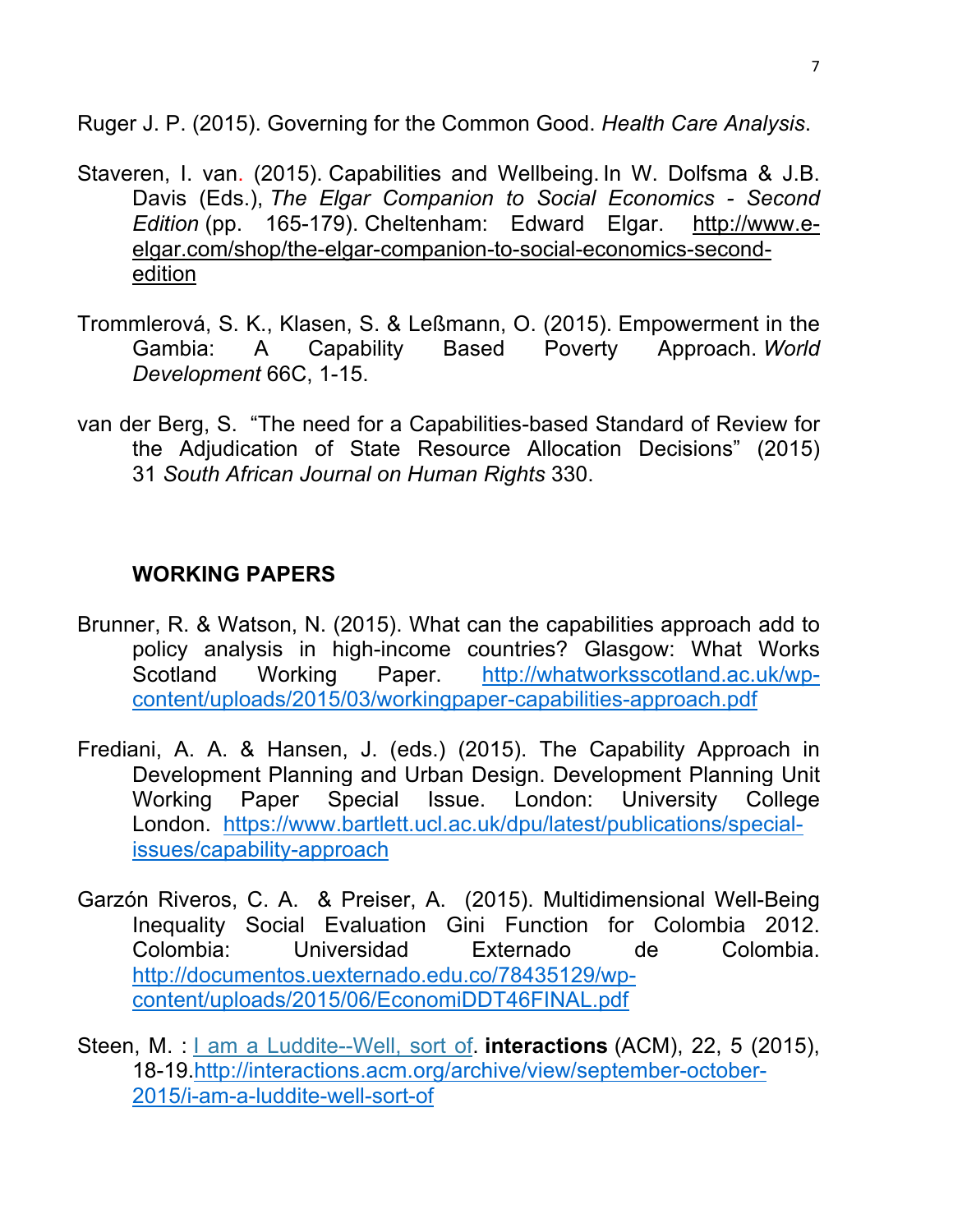# **THESES**

- Austin, A. (2015). *Hard Times and Capabilities: The Effects of Economic Crisis on Well-being in the UK*. (Thesis). https://www.escholar.manchester.ac.uk/uk-ac-man-scw:271057
- Hélène M. E. Vannier. Development as Freedom, Freedom as Exchange. Understanding the relationship between forms of exchanges and human capabilities in a developmental context: the case of Old-Alagados in Salvador de Bahia (Brazil). (Doctoral Program: Development Policy and Practice). http://oro.open.ac.uk/view/thesis/phd.html
- Otano Jiménez, G. (2015). *Desarrollo humano y cambio social. Una crítica constructiva del enfoque de la capacidad de Amartya K. Sen desde la sociología*. (Tesis Doctoral. Programa Oficial de Doctorado en Dinámicas de Cambio en las Sociedades Avanzadas). https://goo.gl/q8PGMe
- Topper, A. M. (2015). *A multiplicity of successes: Capabilities, refuge, and pathways in contemporary community colleges.* (Thesis). http://repository.asu.edu/items/36033. (Order N°.3737752). Available from ProQuest Dissertations & Theses Global. (1739021411).
- van der Berg, S. *A Capabilities Approach to the Judicial Review of Resource Allocation Decisions Impacting on Socio-economic Rights* (2015) LLD dissertation, Stellenbosch University

# **PUBLICATIONS IN OTHER LANGUAGES**

# **Books**

Le Galès, C., Bungener, M. & le groupe Capabilités. (2015). *Alzheimer:*